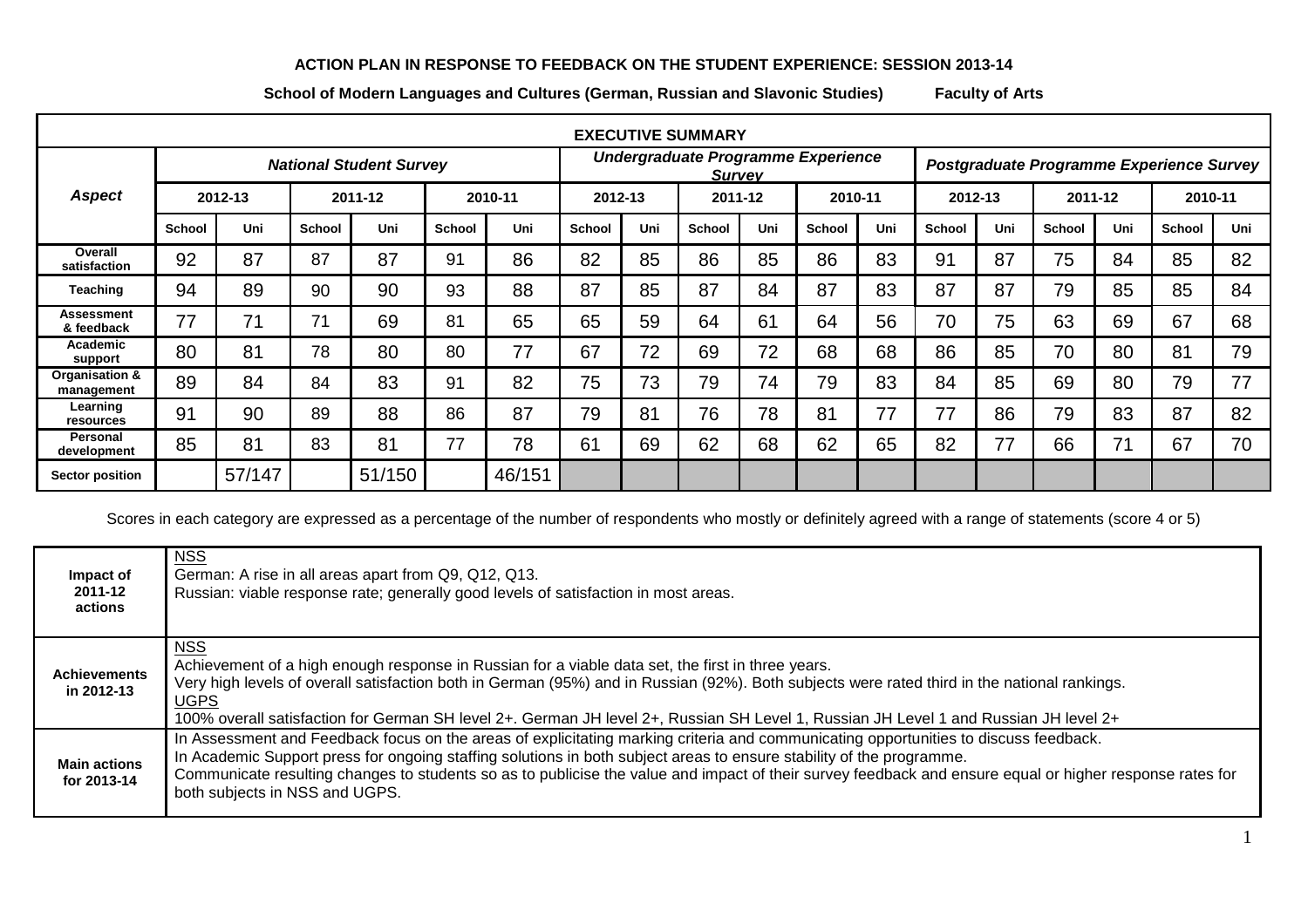| Summary of<br>student<br>involvement in<br>the production of<br>this Action Plan | To be discussed at Student-Staff Forum on 19 November 2013.<br>Focus groups on key areas of marking criteria, information and advice on module choice, and feedback to be held on 22 November 2013.<br>Action plan to be revised in the light of these engagements. |
|----------------------------------------------------------------------------------|---------------------------------------------------------------------------------------------------------------------------------------------------------------------------------------------------------------------------------------------------------------------|
|----------------------------------------------------------------------------------|---------------------------------------------------------------------------------------------------------------------------------------------------------------------------------------------------------------------------------------------------------------------|

## **ACTION PLAN IN RESPONSE TO FEEDBACK ON THE STUDENT EXPERIENCE: SESSION 2013-14**

## **School of Modern Languages and Cultures (German, Russian and Slavonic Studies) Faculty of Arts**

| <b>Aspect</b>           | Progress with actions in response to 2011-12<br>feedback and indication of impact                                                                                     | Issues raised in 2012-13 feedback                                                                                                                                                                                                                                                                                                                                          | Planned response in 2013-14                                                                                                                                                                                                                                                                                                                                                                                                                                                                                                                                                                                                                                           |
|-------------------------|-----------------------------------------------------------------------------------------------------------------------------------------------------------------------|----------------------------------------------------------------------------------------------------------------------------------------------------------------------------------------------------------------------------------------------------------------------------------------------------------------------------------------------------------------------------|-----------------------------------------------------------------------------------------------------------------------------------------------------------------------------------------------------------------------------------------------------------------------------------------------------------------------------------------------------------------------------------------------------------------------------------------------------------------------------------------------------------------------------------------------------------------------------------------------------------------------------------------------------------------------|
| Overall<br>satisfaction | The policy of increased communication,<br>transparency, explicitation and management of<br>expectations has resulted in very high levels of<br>overall satisfaction.  | None                                                                                                                                                                                                                                                                                                                                                                       | Maintain previous policy:<br>Professionalism and reliability in our<br>practice.<br>Explicitation and transparency.<br>Management of student expectations<br>through good communication at all levels<br>of the student experience<br>Seeking and maintaining dialogue with<br>students; regular two-way feedback and<br>willingness to explain the reasons for and<br>benefits of activities:<br>Seek regular feedback during<br>$\bullet$<br>modules to check student satisfaction<br>Act on or explain reasons for not<br>$\bullet$<br>acting on students suggestions<br>In the week before SSC, brief check<br>for issues that can be resolved at<br>Module level |
| <b>Teaching</b>         | Management of expectations has helped to<br>counterbalance the effect of high staff turnover in<br>German and maintain a high level of satisfaction<br>with teaching. | Very high levels of satisfaction in these areas for<br>both NSS and UPGS with the exception of Russian<br>SH Level 2+ where there has been a decline in<br>satisfaction, with Q2 'Staff have made the subject<br>interesting' and Q4 'The programme is intellectually<br>stimulating' scoring less than 70% agree. Of<br>particular concern is Q4 where 50% of respondents | Continue to monitor German and Russian<br>programme content for fitness for purpose in<br>relation to the Curriculum Enhancement project,<br>market needs, student interests and staff<br>specialisms.<br>Press for long-term staffing solutions in both<br>subject areas.                                                                                                                                                                                                                                                                                                                                                                                            |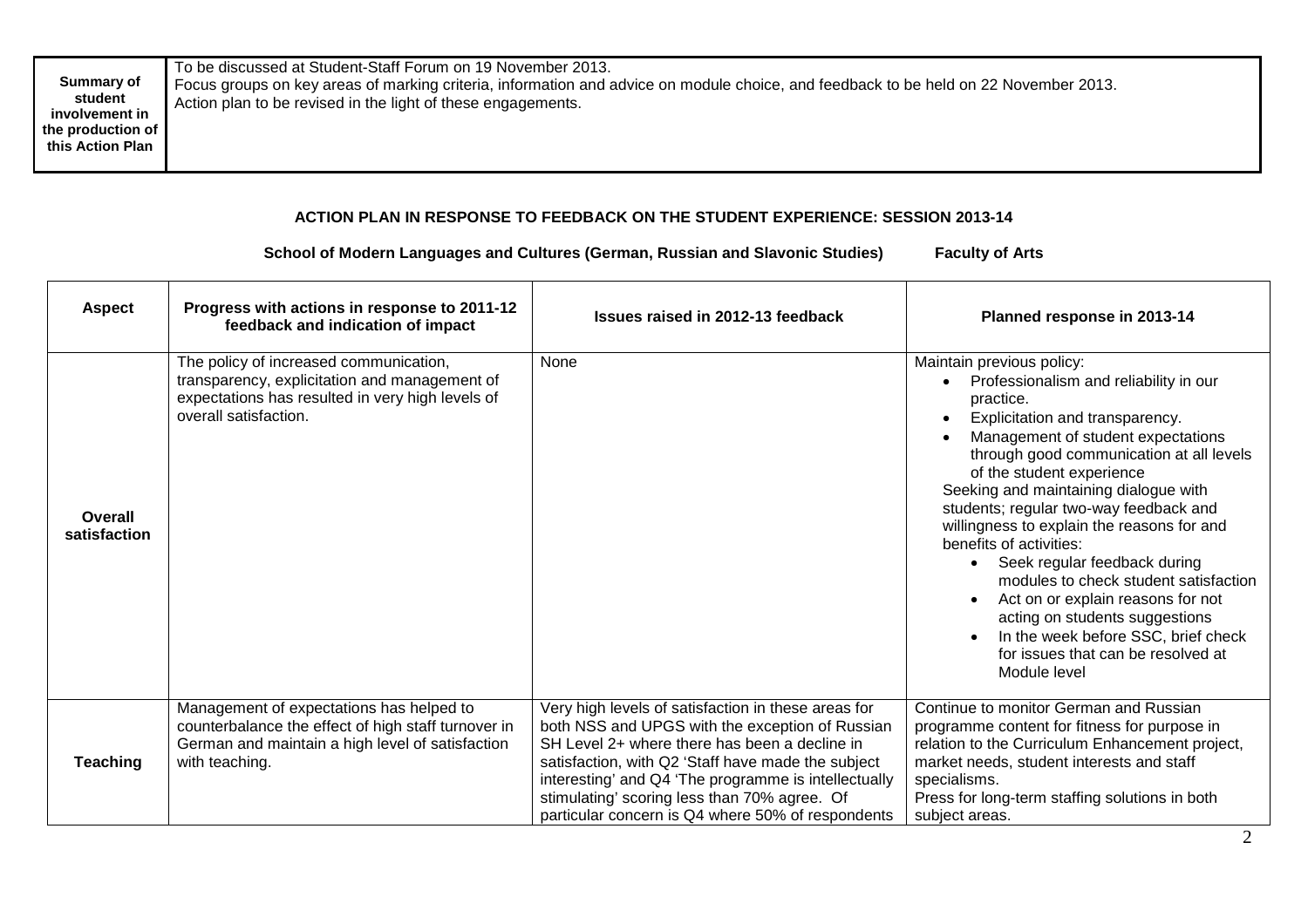|                                   |                                                                                                                                                                                                                                         | neither agree nor disagree. However, there were<br>only 6 respondents for Russian SH Level 2+, so this<br>figure represents the view of only 3 students. There<br>was no PS5 Comments data available for this group<br>to shed light on these responses.                                                                                                                                                                                                                                                                     |                                                                                                                                                                                                                                                                                                                                                                                                                                                                                                                                                                                                                                                                                                                                                                                     |
|-----------------------------------|-----------------------------------------------------------------------------------------------------------------------------------------------------------------------------------------------------------------------------------------|------------------------------------------------------------------------------------------------------------------------------------------------------------------------------------------------------------------------------------------------------------------------------------------------------------------------------------------------------------------------------------------------------------------------------------------------------------------------------------------------------------------------------|-------------------------------------------------------------------------------------------------------------------------------------------------------------------------------------------------------------------------------------------------------------------------------------------------------------------------------------------------------------------------------------------------------------------------------------------------------------------------------------------------------------------------------------------------------------------------------------------------------------------------------------------------------------------------------------------------------------------------------------------------------------------------------------|
| <b>Assessment</b><br>and feedback | Policy of increased communication and<br>explicitation has led to a rise in scores in this area<br>in NSS German.                                                                                                                       | Whilst NSS German indicated a rise in satisfaction<br>in this area, NSS Russian scores were mixed and<br>UPGS in both German and Russian SH and JH<br>showed drops in satisfaction, particularly with<br>regard to Q9 'Feedback helped me clarify things I<br>did not understand.' In NSS and UGPS in Russian,<br>and among Level 1 students in German, there was<br>some dissatisfaction shown for Q5 'The criteria<br>used in marking have been clear in advance.'                                                         | Manage expectations by explicitating the nature<br>purpose of feedback to be received, both in online<br>and printed module documentation and during<br>group or individual feedback sessions.<br>Ensure all personal tutors offer academic audits<br>where tutees can bring recently received feedback<br>for discussion.<br>Publicise availability of module tutors' office hours<br>and designated module feedback sessions where<br>available for clarification of feedback received.<br>Ensure marking criteria for each type of<br>assessment are available to students on the VLE,<br>and that marking criteria and feedback forms<br>correspond with each other. Support module<br>tutors in explicitating marking criteria as a regular<br>part of assessment preparation. |
| Academic<br>support               | Unfortunately last minute changes to module<br>availability due to unforeseen high staff turnover<br>in German, and due to uncertainty in staffing in<br>Russian, negated the impact of the actions in<br>response to 2011-12 feedback. | In both NSS and UGPS for both subjects, Q12<br>'Good advice was available when I needed to make<br>study choices' scored less than acceptable<br>satisfaction rates. Changes to module availability at<br>short notice were beyond the control of the subject<br>areas. PS5 comments indicate that the students are<br>sympathetic to the subject areas' position but<br>nevertheless frustrated at module changes which<br>have a knock-on effect on their ability to choose<br>modules in JH subjects or elective modules. | Maintain programme stability via long-term<br>staffing solutions.<br>Involve students in planning for module availability<br>in 2014-15, within constraints of staff availability<br>and programme coherence, via Student-Staff<br>forum or other consultation activities.                                                                                                                                                                                                                                                                                                                                                                                                                                                                                                          |
| Organisation<br>and<br>management | Despite following a policy of clear communication,<br>the changes at short notice in both German and<br>Russian have impacted on perceptions of the<br>smooth running and effective communication in<br>the subject areas.              | Results in this area were very varied across NSS<br>and UPGS and across German and Russian with<br>no discernible pattern. Russian finalists (NSS) and<br>Russian SH L2+ are happy with the timetable but<br>satisfaction with course organisation and<br>communication of changes showed marked decline.<br>In German, the NSS showed finalists to be happy<br>with course organisation and communication of<br>changes but dissatisfied with timetabling, whereas<br>the UPGS in German showed the reverse.                | Maintain programme stability via long-term<br>staffing solutions.<br>Continue with clear communication about any<br>changes or events affecting students.<br>Consistency of approach and standards across<br>modules as well as co-curricular activities that<br>foster a sense of subject area identity.                                                                                                                                                                                                                                                                                                                                                                                                                                                                           |